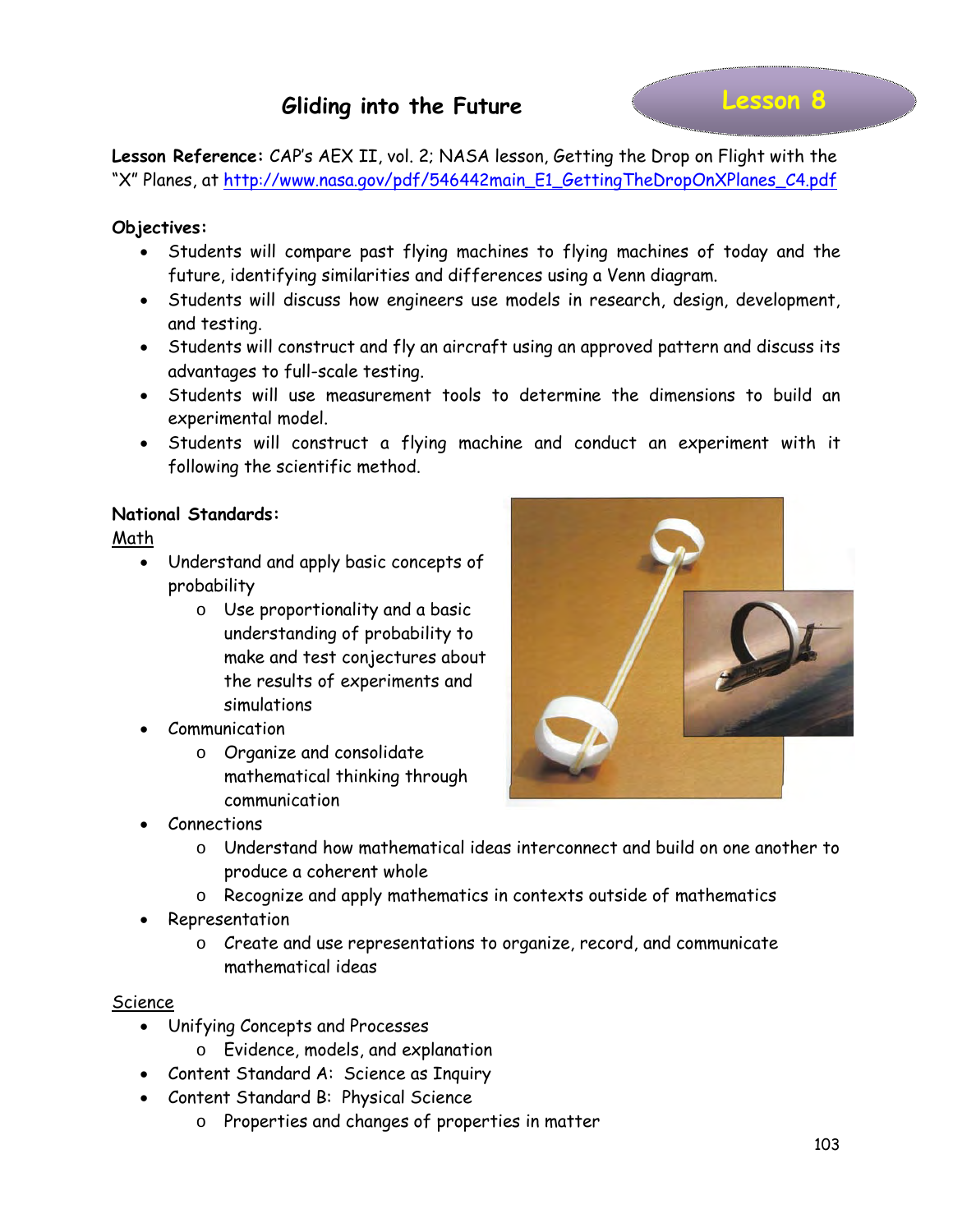- Content Standard E: Science and Technology
	- o Abilities of technological design
	- o Understanding about science and technology
- Content Standard G: Science in Personal and Social Perspectives
	- o Science and technology in society
- Content Standard H: History and Nature of Science
	- o History of Science

# ISTE NETS Technology Standards

- Creativity and Innovation
	- o Use models and simulations to explore complex systems and issues
	- o Develop an understanding of the core concepts of technology
- Communication and Collaboration
	- o Develop an understanding of engineering design
- Critical Thinking, Problem Solving, and Decision Making
- Technology Operations and Concepts
	- o Understand and use technology systems
	- o Troubleshoot systems and applications

**Background Information:** (based on the Ring Wing lesson from AEX II, vol. 2, and [http://www.nasa.gov/pdf/546442main\\_E1\\_GettingTheDropOnXPlanes\\_C4.pdf\)](http://www.nasa.gov/pdf/546442main_E1_GettingTheDropOnXPlanes_C4.pdf)

From the very beginning, man has had some pretty strange thoughts of what a flying machine should look like. The original idea was that if it looked like a bird and flapped like a bird, it just had to fly. They quickly learned that flapping did not work with their current technology. In fact, it was not until the early Nineteenth century that someone actually came up with the idea that wings did not necessarily have to flap in order to fly. An English nobleman, Sir George Cayley, created a glider that looked very similar to aircraft of today. It consisted of a wing in the front, a stick fuselage, and a horizontal and vertical stabilizer in back.

Over time, the scientific method of coming up with a hypothesis, testing, and arriving at a conclusion was what worked. The credit belongs to men like Samuel Langley, Otto Lilienthal, Octave Chanute, and the Wright Brothers for finally making it all come together. Everyone followed, for the most part, Cayley's concept of how an aircraft should look; however, conventional wings, fuselage and tail are not the only way to fly. This activity stretches the students' thinking to an unconventional means of flying.

X-Planes (the "X" designation originally "XS" or eXperimental Supersonic) are a family of experimental aircraft created by NASA. There are a limited number of X-Planes created due to the fact that they are built solely for flight research. These planes have a cuttingedge design and are often not what you would expect of a conventional airplane.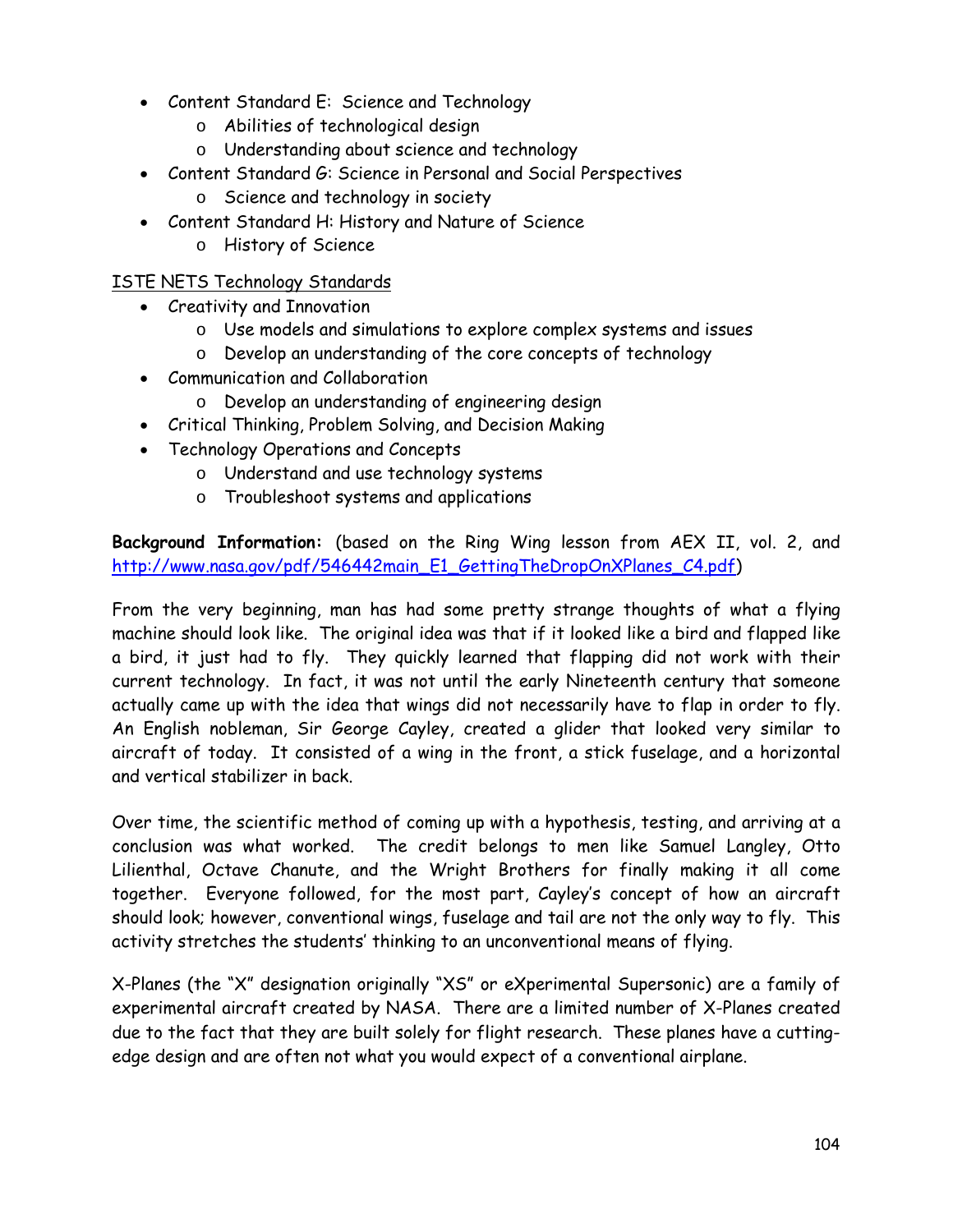The X-33 was a proposed engineering concept design created to replace the space shuttle using a single stage to orbit and be fully reusable as well. The goal was to decrease the cost of putting equipment into orbit by 10. It was the first step to see if the larger vehicle, "VentureStar," was possible. Many companies worked together to build this  $\frac{1}{2}$  scale spacecraft. It was almost totally finished when the project was cancelled after a long string of technical difficulties that proved more engineering work was needed.



Dryden Flight Research Center ED97-43938-3<br>X-33 Reusable Launch Vehicle (Artist concept courtesy of Lockheed Martin)

It is important for students to remember that in the design process, engineers use small models to gather data and test designs. The choices that the engineers make have an effect on the overall outcome of the final system. Engineers often use math, specifically ratio and proportion, to predict how designs will function. These models are used to give engineers an idea of how the full scale design will work. The final part of the design process is always testing the final design. As a side note, students need to understand that other factors, including funding and national policy, can often play into whether or not projects are completed.

#### **Materials:**

- Plastic soda straw
- Paper
- Scissors
- Scotch tape
- Ruler
- Cotton
- Data Collection Form

#### **Lesson Presentation:**

- 1. Engage the students by showing the NASA clip, NASA's Experimental Plane: What It Is and What It Does. The clip is available online at [http://www.nasa.gov/audience/foreducators/topnav/materials/listbytype/NASAs\\_](http://www.nasa.gov/audience/foreducators/topnav/materials/listbytype/NASAs_Experimental_Plane.html) [Experimental\\_Plane.html.](http://www.nasa.gov/audience/foreducators/topnav/materials/listbytype/NASAs_Experimental_Plane.html)
- 2. Explain to the class that the design of aircraft has come a long way. Show and discuss a NASA PowerPoint, The Invention Process, at [http://www.grc.nasa.gov/WWW/k-12/airplane/Talks/KidstoWork.ppt.](http://www.grc.nasa.gov/WWW/k-12/airplane/Talks/KidstoWork.ppt) Discuss similarities in the design of early aircraft. You can also use photographs of early aircraft if technology is not available.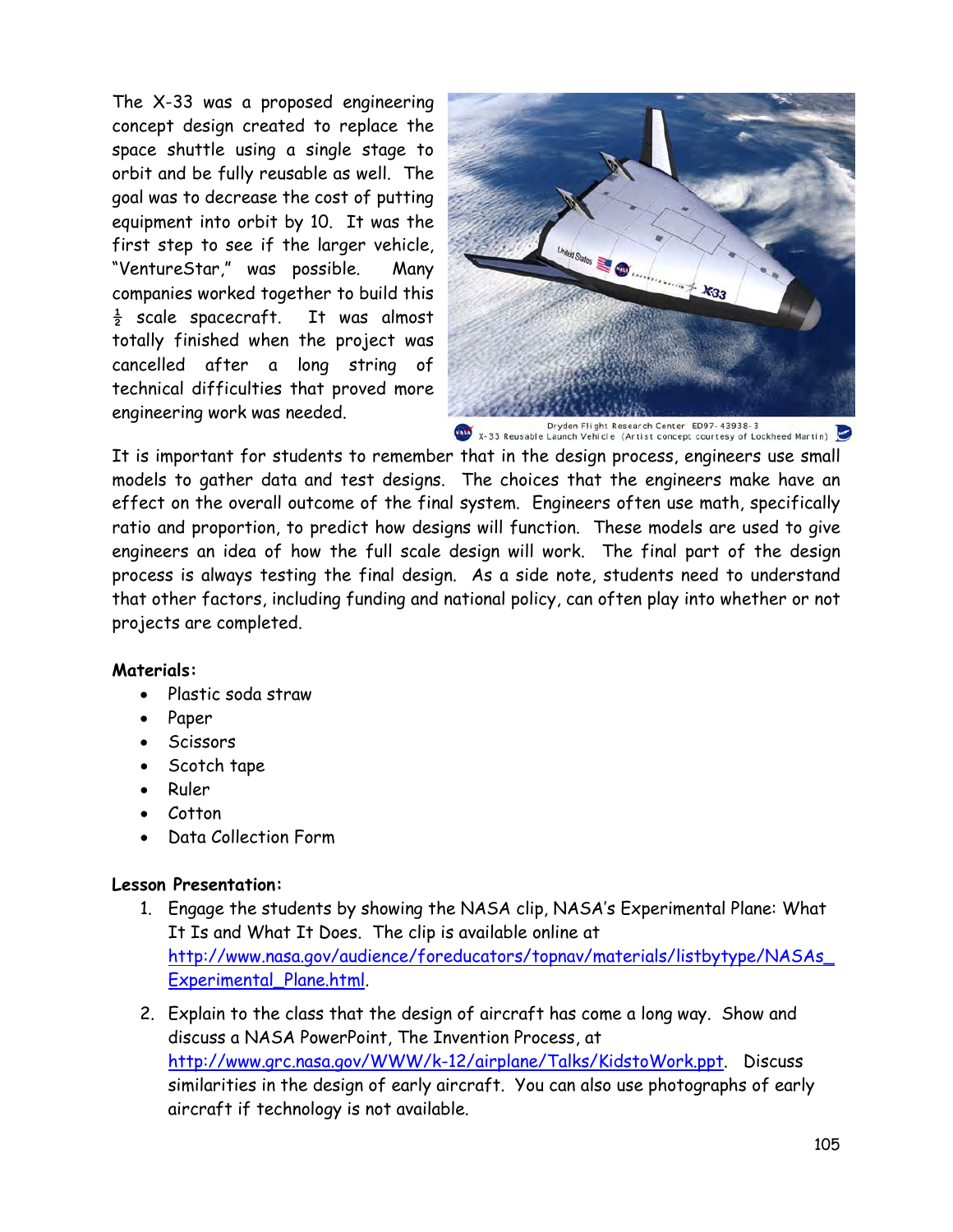- 3. Discuss airplanes that are currently being produced and designed by NASA at the Dryden Research Center on Edwards Air Force Base in California. Mention that these planes are referred to as "X Planes." (See background information.) Share the website that shows pictures of these more current aircraft: [http://www.nasa.gov/centers/dryden/history/HistoricAircraft/X-](http://www.nasa.gov/centers/dryden/history/HistoricAircraft/X-Planes/1980/index.html)[Planes/1980/index.html.](http://www.nasa.gov/centers/dryden/history/HistoricAircraft/X-Planes/1980/index.html)
- 4. Distribute the Data Collection Form and have the class compare past airplanes and current/future airplanes using the Venn diagram provided. Similarities go in the shared space and differences in the opposing sides of the circles.
- 5. Tell the students that today they are going to create and fly two different unconventional looking aircrafts.
- 6. Provide students with an 8.5"  $\times$  11" piece of paper and have students build the ring wing glider following the instructions provided on the page that precedes the Data Collect Form in this lesson plan. You may guide students through the process of constructing the glider, make copies of the instructions for students, or project the instructions onto a classroom wall/screen.
- 7. Perform flight tests of the ring wing glider as a class.
- 8. Discuss with the class the importance of being creative, but also following guidelines to ensure safety when creating new aircraft. Talk about how the use of models helps the design process.
- 9. Inform the students that they will be individually creating another new model, the Double Ring Wing aircraft, following the same principles of the ring wing glider.
- 10. Distribute the supplies ensuring that each student has a ruler, scissors, plastic soda straw, tape, and two sheets of paper.
- 11. Instruct the students to draw a rectangle that measures 9.5 cm long and 1.5 cm wide. Then, measure a rectangle that measures 15 cm long and 1.5 cm wide. Cut out the rectangles.
- 12. Instruct the students to overlap the ends and tape them inside and outside of the loop.
- 13. Next, have them separate the overlapped ends so that a pocket is formed where the straw can slide through and slip the loops over the straw.



- 14. Guide the students to follow the instructions and answer the questions on the Data Collection Form.
- 15. Go over the Data Collection Form as a class and discuss the answers. Discuss what combination made the longest flight distance and students' explanations for the result.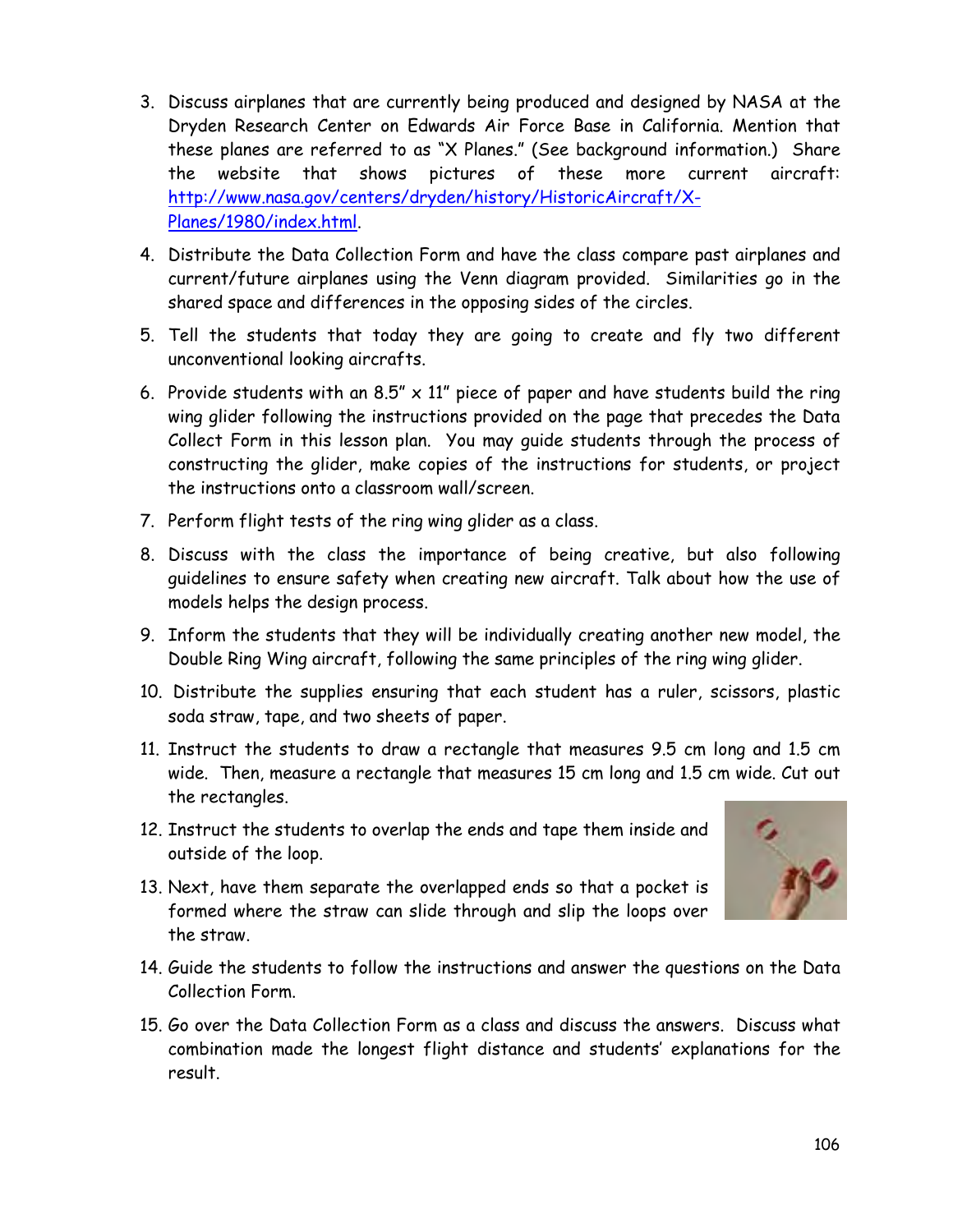#### **Summarization:**

The students should discover that aircraft do not need to look like the conventional glider in order to be able to fly. Students should also learn the importance of writing down information as they experiment. They will discover that the glider flies the best when it is released from the center of gravity. Also, the cotton will affect the airflow which will make the glider fly less effectively. The experimental results will vary as far as producing the optimal Double Ring Wing aircraft.

### **Career Connection:** (from<http://stemcareer.com/topcareers/> and [http://www.onetonline.org/\)](http://www.onetonline.org/)

Aerospace Engineer – engineering duties to include designing, constructing and testing aircraft, missiles, and spacecraft. Sample job titles include Aerospace Engineer, Flight Test Engineer, Design Engineer, Systems Engineer, Structures Engineer, Test Engineer, Aeronautical Engineer, Aerospace Stress Engineer, Avionics Engineer, and Flight Systems Test Engineer.

Air Traffic Controller – control air traffic on and within a vicinity of an airport according to established procedures and policies to expedite and ensure flight safety. Sample job titles include Air Traffic Control Specialist (ATCS), Air Traffic Controller, Certified Professional Controller (CPC), Air Traffic Controller (Enroute Option), and Air Traffic Controller (Tower Option).

Scientist – plan, direct, or coordinate activities in such fields as life sciences, physical sciences, research and development in these fields. Sample job titles include Natural Science Manager, Water Team Leader, Fisheries Director, Health Sciences Manager, Laboratory Manager, Natural Resources Planner, Research and Development Director, Coastal Management Planner, Environmental Manager, and Mineral and Aggregate Resources Planner.

Pilot – pilot and navigate the flight of fixed-wing, multi-engine aircraft usually for the transport of passengers and cargo. Must have pilot certificate and rating for aircraft type used. Sample job titles include Airline Captain, First Officer, Pilot, Airline Pilot, Check Airman, Co-Pilot, Airline Transport Pilot, and Commuter Pilot.

# **Evaluation:**

- Data Collection Form
- Construction of Double Ring Wing Glider
- Teacher observation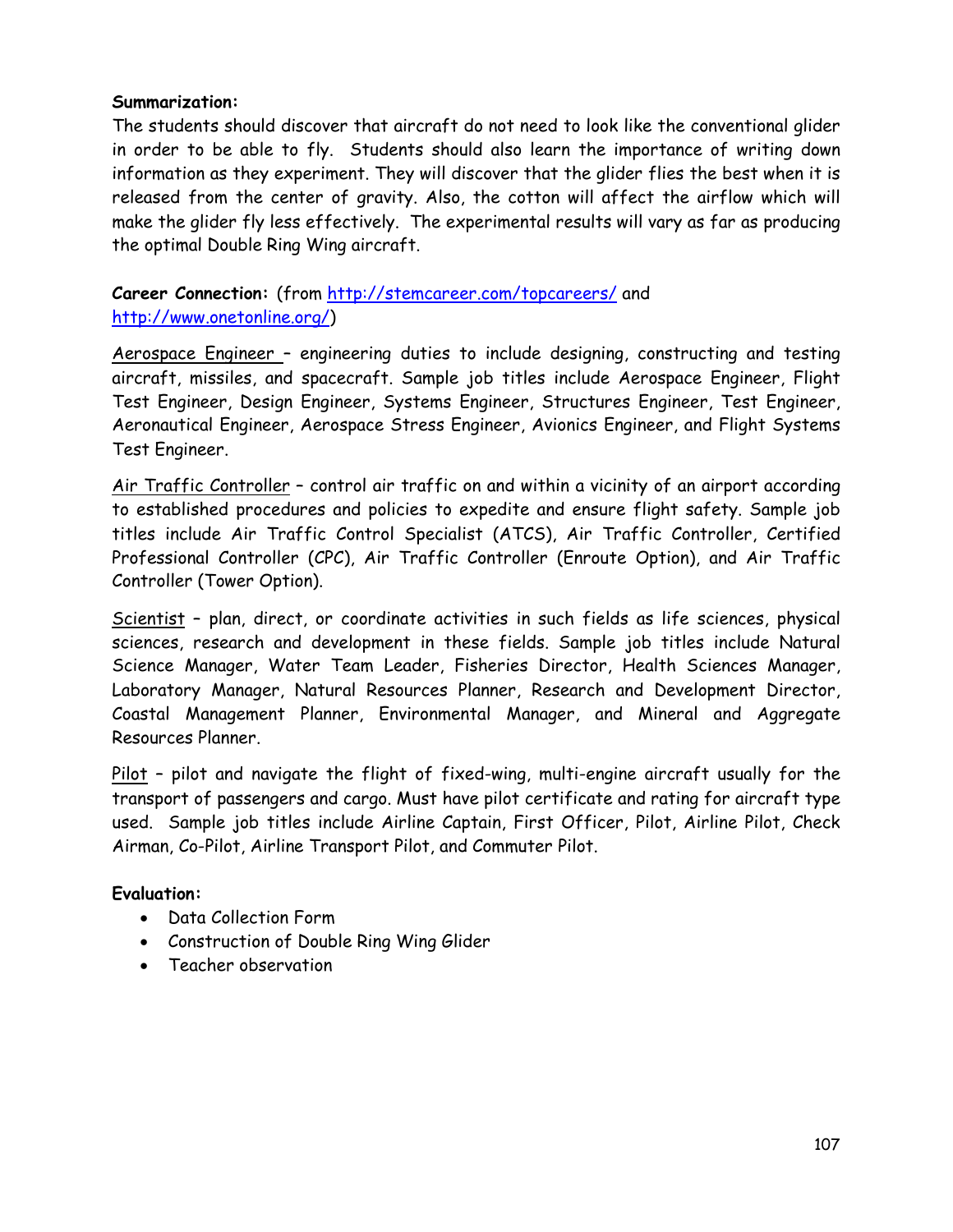#### **Lesson Enrichment/Extension:**

- Extend the experiment by having the students determine the circumference of the circle made by each loop. Next, have them determine the radius of each loop used.
- Hold a class design competition to create the Double Ring Wing Glider with the longest flight duration. Make sure that the students have the data collected so that their prototype is replicable.
- Future Flight Design at <http://futureflight.arc.nasa.gov/> is a web-based interactive, problem-based learning environment where students in grades 5-8 learn about forces of flight and design air transportation and aircraft systems of the future. Biographies highlight careers in aeronautics and aerospace engineering.



NASA | NASA Education | NASA Quest | About Us | Privacy Policy

#### **Associated Websites:**

- NASA's Experimental Plane: What It Is and What It Does (video clip) [http://www.nasa.gov/audience/foreducators/topnav/materials/listbytype/NASAs\\_](http://www.nasa.gov/audience/foreducators/topnav/materials/listbytype/NASAs_Experimental_Plane.html) [Experimental\\_Plane.html](http://www.nasa.gov/audience/foreducators/topnav/materials/listbytype/NASAs_Experimental_Plane.html)
- NASA Power Points<http://www.grc.nasa.gov/WWW/k-12/airplane/topics.htm>
- Getting the Drop on Flight With the "X" Planes [http://www.nasa.gov/pdf/546442main\\_E1\\_GettingTheDropOnXPlanes\\_C4.pdf](http://www.nasa.gov/pdf/546442main_E1_GettingTheDropOnXPlanes_C4.pdf)
- NASA: The Process Involved in Aircraft Design (Video Clip) [http://www.nasa.gov/audience/foreducators/topnav/materials/listbytype/The\\_Pro](http://www.nasa.gov/audience/foreducators/topnav/materials/listbytype/The_Process_Involved_in_Aircraft_Design.html) [cess\\_Involved\\_in\\_Aircraft\\_Design.html](http://www.nasa.gov/audience/foreducators/topnav/materials/listbytype/The_Process_Involved_in_Aircraft_Design.html)
- NASA Engineering Resource [http://www.nasa.gov/offices/education/programs/national/summer/education\\_reso](http://www.nasa.gov/offices/education/programs/national/summer/education_resources/engineering_grades7-9/E_x-planes.html) [urces/engineering\\_grades7-9/E\\_x-planes.html](http://www.nasa.gov/offices/education/programs/national/summer/education_resources/engineering_grades7-9/E_x-planes.html)
- Consider showing students how the commercial aerospace company, Scaled Composites, worked on new and interesting air and space vehicles by showing the students the engaging flight video at [http://vimeo.com/37318941.](http://vimeo.com/37318941) Play the video on full-screen, turn up the speakers, and enjoy.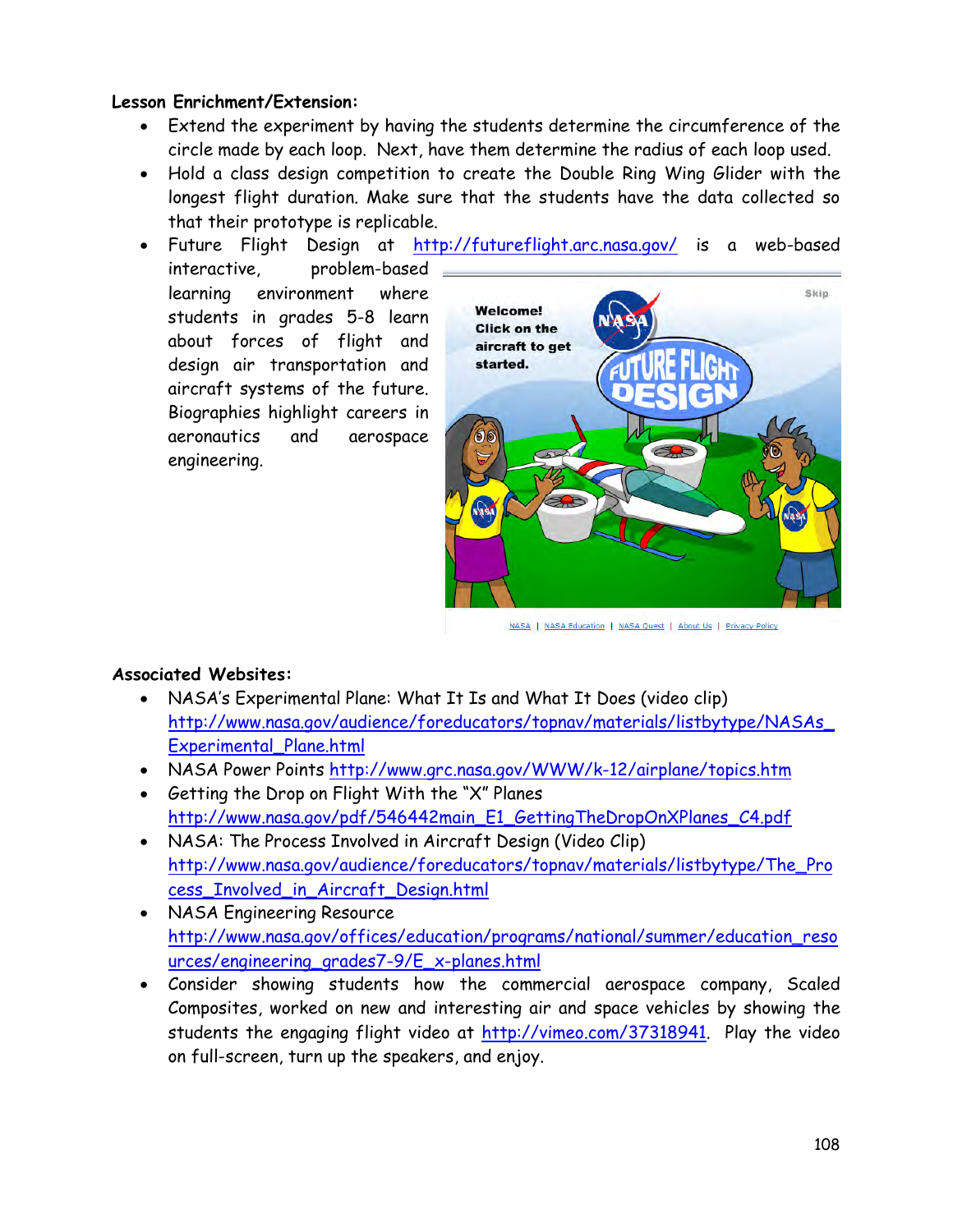# **21st Century Aerospace Vehicles**

NASA research in nanotechnology, information technology, and biologically inspired technology is opening the door to a new era in aircraft development. It is envisioned that aerospace vehicles in the 21st century will employ sensors that act like a bird's "nervous system" to measure air pressure over the surface of an airplane's wings. Actuators will respond to the sensors like a bird's "muscles," and change the shape of the wings to maintain optimal flight characteristics.

These aircraft of the future will be built of self-healing materials. They will monitor their own performance, their environment, and even their operators, in order to improve safety, increase fuel efficiency, and minimize airframe noise.

Source: <http://teacherlink.ed.usu.edu/tlnasa/OtherPRINT/Bookmarks/21stAerospaceVehicle.pdf>

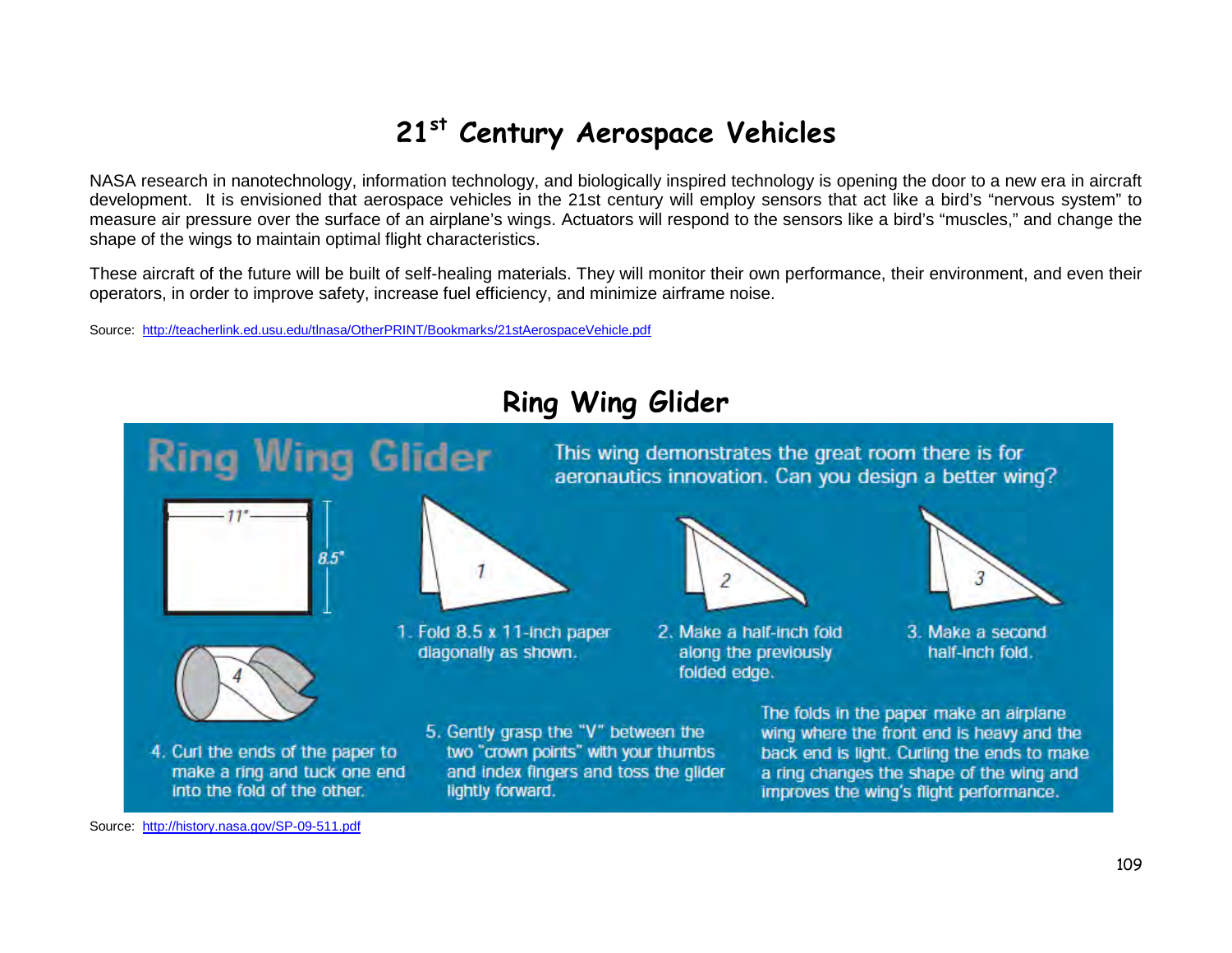Name: \_\_\_\_\_\_\_\_\_\_\_\_\_\_\_\_\_\_\_\_\_\_\_\_\_\_\_\_

# **Gliding into the Future**

# Data Collection Form



The point where the glider balances on your finger is the center of gravity. Find the center of gravity. Try holding the glider at different places when you throw it to see how it performs. How does the center of gravity affect the flight of the Double Ring Wing? Explain your answer.

 $\sim$  . The contract of the contract of the contract of the contract of the contract of the contract of the contract of  $\sim$  0.000  $\sim$  0.000  $\sim$  0.000  $\sim$  0.000  $\sim$  0.000  $\sim$  0.000  $\sim$  0.000  $\sim$  0.000  $\sim$  0.000  $\sim$  0.000  $\sim$  0.000  $\sim$  0.000  $\sim$  0.000  $\sim$  0.000  $\sim$  0.000  $\sim$  0.000  $\sim$  0.000  $\sim$  0.000  $\sim$  0.000  $\sim$  0.000  $\sim$  0.000  $\sim$  0.000  $\sim$  0.000  $\sim$  0.000  $\sim$  0.000  $\sim$  0.000  $\sim$  0.000  $\sim$  0.000  $\sim$  0.000  $\sim$  0.000  $\sim$  0.000  $\sim$  0.000  $\sim$  0.000  $\sim$  0.000  $\sim$  0.000  $\sim$  0.000  $\sim$  0.000  $\sim$  0.000  $\sim$  0.000  $\sim$  0.000  $\sim$  0.000  $\sim$  0.000  $\sim$  0.000  $\sim$  0.000  $\sim$  0.000  $\sim$  0.000  $\sim$  0.000  $\sim$  0.000  $\sim$  0.000  $\sim$  0.000  $\sim$  0.000  $\sim$  0.000  $\sim$  0.000  $\sim$  0.000  $\sim$  0.000  $\sim$  0.000  $\sim$  0.000  $\sim$  0.000  $\sim$  0.000  $\sim$  0.000

Try plugging the straw with cotton so air cannot pass through. Throw your glider. Does this make a difference? Why?

 $\overline{\phantom{a}}$  $\sim$  0.000  $\sim$  0.000  $\sim$  0.000  $\sim$  0.000  $\sim$  0.000  $\sim$  0.000  $\sim$  0.000  $\sim$  0.000  $\sim$  0.000  $\sim$  0.000  $\sim$  0.000  $\sim$  0.000  $\sim$  0.000  $\sim$  0.000  $\sim$  0.000  $\sim$  0.000  $\sim$  0.000  $\sim$  0.000  $\sim$  0.000  $\sim$  0.000  $\overline{\phantom{a}}$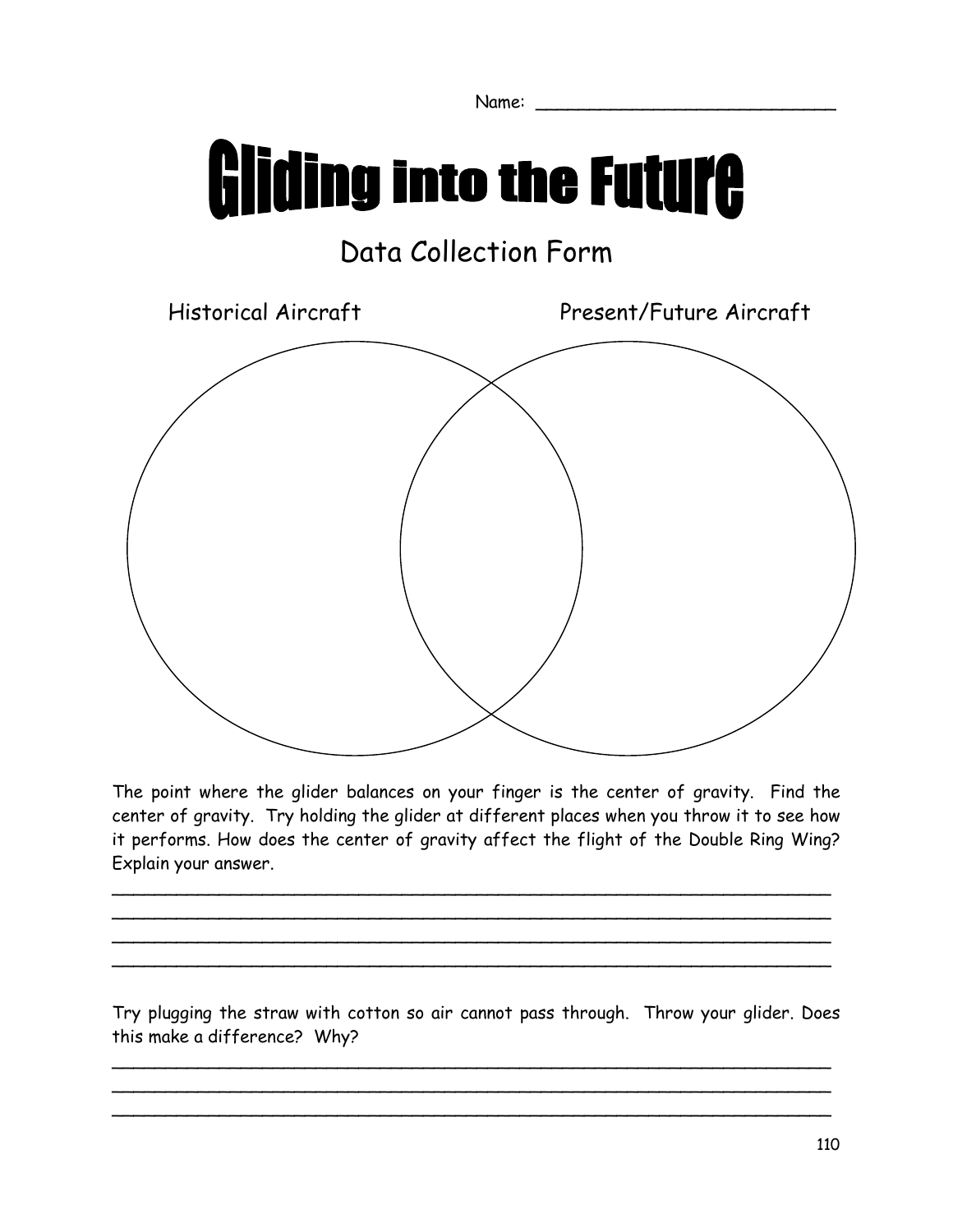Draw what you think a real aircraft using this design would look like.

Change variables on the Double Ring Wing such as the loop materials, size of loops, placement of loops on straw, and straw length to determine how each affects flight performance. Record your findings on the chart provided and expand as necessary.

| Trial $#$               | Material Used | Size of Loops | Placement of<br>Loops | Straw Length | Results<br>(Distance<br>Traveled) |
|-------------------------|---------------|---------------|-----------------------|--------------|-----------------------------------|
| $\mathbf{1}$            |               |               |                       |              |                                   |
| $\overline{c}$          |               |               |                       |              |                                   |
| $\mathsf{3}$            |               |               |                       |              |                                   |
| $\overline{\mathbf{4}}$ |               |               |                       |              |                                   |
| $\overline{5}$          |               |               |                       |              |                                   |
| $\boldsymbol{6}$        |               |               |                       |              |                                   |
| $\overline{7}$          |               |               |                       |              |                                   |
| 8                       |               |               |                       |              |                                   |
| 9                       |               |               |                       |              |                                   |
| $10\,$                  |               |               |                       |              |                                   |